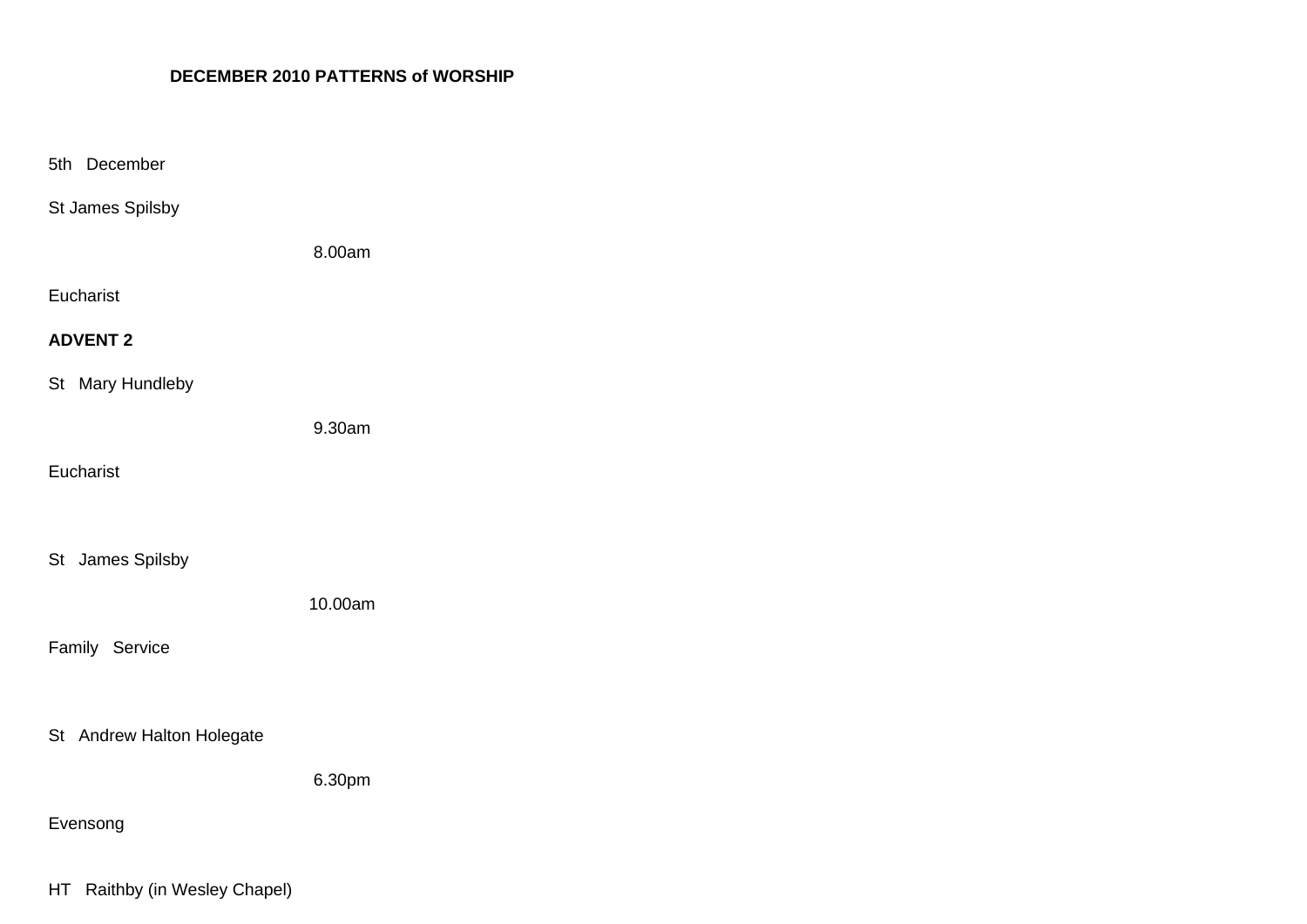## **Spilsby Group of Parishes Diary December 2010**

| Sun 28th Nov         | Mon 29th Nov            | Tue 30th Nov                | Wed 1st             | Thu 2nd                | Fri 3rd              | Sat 4th            |
|----------------------|-------------------------|-----------------------------|---------------------|------------------------|----------------------|--------------------|
| 9:30am-10:45am:      | 8:00am-8:30am:          | 8:00am-8:30am:              | 8:00am-8:30am:      | <b>Home Communions</b> | 8:00am-8:30am:       | 8:00am-8:30am:     |
| Eucharist (St James) | Morning Prayer (St      | Morning Prayer (St          | Morning Prayer (St  | 8:00am-8:30am:         | Morning Prayer (St   | Morning Prayer (St |
| 11:15am-12:15pm:     | James Spilsby)          | James Spilsby)              | James Spilsby)      | Morning Prayer (St     | James Spilsby)       | James Spilsby)     |
| Eucharist (St Andrew | 10:45am-11:15am:        |                             | 10:30am-11:15am:    | James Spilsby)         | 2:00pm-2:45pm:       |                    |
| Halton Holegate)     | <b>Shoppers Service</b> |                             | Eucharist (BCP) (St |                        | Eucharist (Elizabeth |                    |
| 3:00pm-4:00pm:       | (Spilsby Methodist      |                             | James Spilsby)      |                        | House)               |                    |
| Evening Prayer (All  | Church)                 |                             |                     |                        |                      |                    |
| Saints Gt Steeping)  | 12:00pm-1:00pm:         |                             |                     |                        |                      |                    |
|                      | Lunch Club (Franklin    |                             |                     |                        |                      |                    |
|                      | Hall)                   |                             |                     |                        |                      |                    |
| Sun 5th              | Mon 6th                 | Tue 7th                     | Wed 8th             | Thu 9th                | Fri 10th             | Sat 11th           |
| 8:00am-8:45am:       | 8:00am-8:30am:          | 8:00am-8:30am:              | 8:00am-8:30am:      | 8:00am-8:30am:         | 8:00am-8:30am:       | 8:00am-8:30am:     |
| Eucharist (BCP)      | Morning Prayer (St      | Morning Prayer (St          | Morning Prayer (St  | Morning Prayer (St     | Morning Prayer (St   | Morning Prayer (St |
| 9:30am-10:30am:      | James Spilsby)          | James Spilsby)              | James Spilsby)      | James Spilsby)         | James Spilsby)       | James Spilsby)     |
| Eucharist (St Mary   | 10:30am-11:15am:        | 10:00am-11:00am:            | 10:30am-11:15am:    |                        |                      |                    |
| Hundleby)            | Worship (Eresby Hall)   | <b>Eucharist (St Andrew</b> | Eucharist (BCP) (St |                        |                      |                    |
| 10:00am-10:45am:     | 10:45am-11:15am:        | Firsby)                     | James Spilsby)      |                        |                      |                    |
| Family Service (St   | <b>Shoppers Service</b> |                             |                     |                        |                      |                    |
| James Spilsby)       | (Spilsby Methodist      |                             |                     |                        |                      |                    |
| 6:30pm-7:30pm:       | Church)                 |                             |                     |                        |                      |                    |
| Eucharist (Raithby   | 12:00pm-1:00pm:         |                             |                     |                        |                      |                    |
| (Wesley Chapel))     | Lunch Club (Franklin    |                             |                     |                        |                      |                    |
| 6:30pm-7:30pm:       | Hall)                   |                             |                     |                        |                      |                    |
| Evening Prayer (St   |                         |                             |                     |                        |                      |                    |
| <b>Andrew Halton</b> |                         |                             |                     |                        |                      |                    |
| Holegate)            |                         |                             |                     |                        |                      |                    |
| Sun 12th             | Mon 13th                | Tue 14th                    | Wed 15th            | Thu 16th               | Fri 17th             | Sat 18th           |